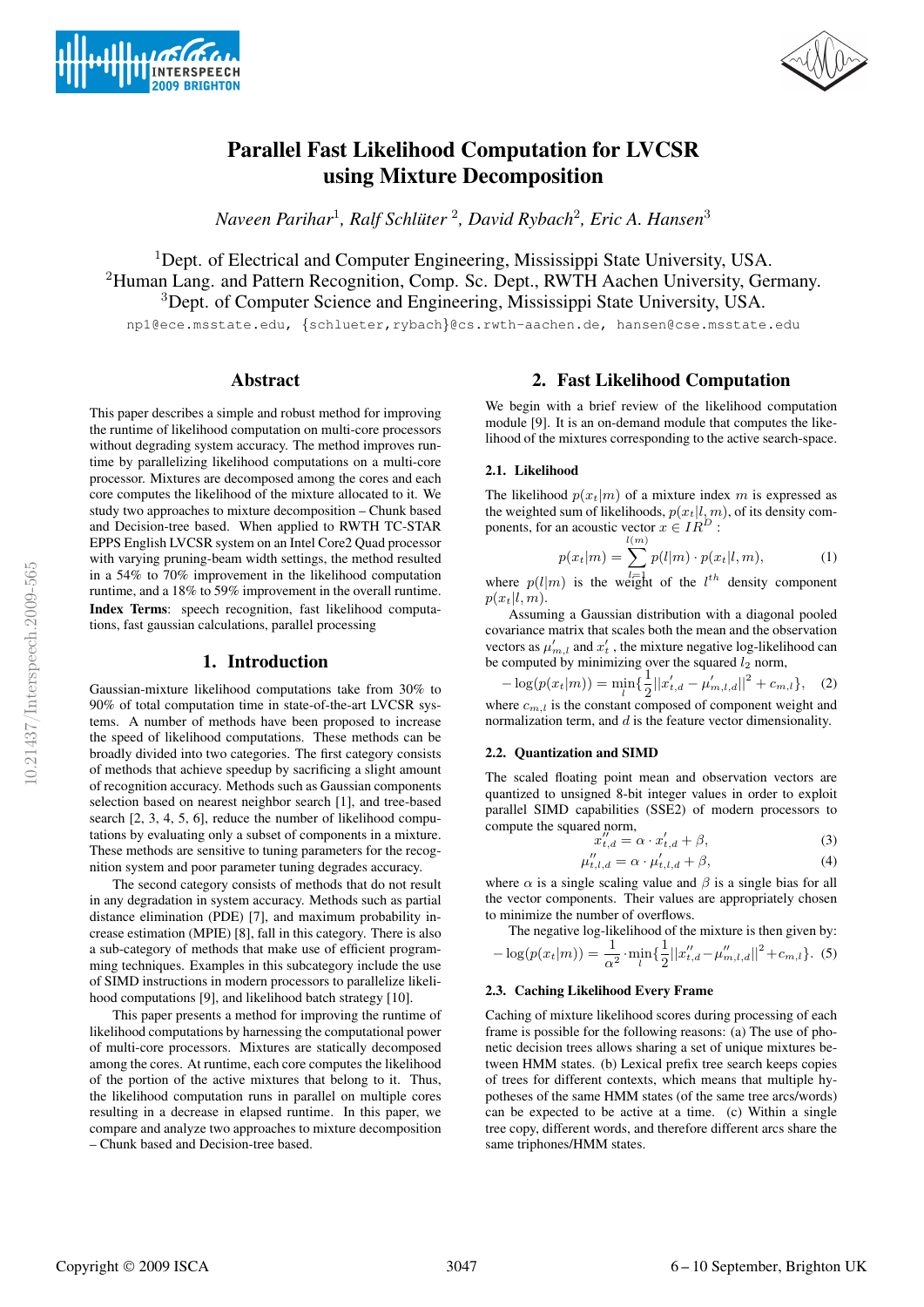Whenever a mixture is evaluated during processing of a frame, the mixture's likelihood score is cached. In the same time frame, if any other active HMM state tied to the same mixture needs to compute its likelihood, the likelihood is retrieved from cache. The speed-up from caching the likelihood scores depends on the degree to which the groups of HMM states share the same mixtures, and the average number of lexical prefix tree copies. This process is depicted in Figure 1. If  $N_m$  is the number of unique mixtures, the likelihood cache is a vector of dimension  $(1*N_m)$ .

#### 2.4. Likelihood Pre-computation

In addition to the optimization described above, we added another optimization that involves likelihood pre-computation corresponding to the next eight frames. This optimization is similar to the likelihood batch strategy described in [10]. In the approach described in section 2.3, the likelihood scores of all active mixtures in a given frame are computed in that specific frame. During the likelihood computation at each frame, the mean vectors corresponding to the active mixtures are read from memory. These read operations incur significant cache misses and the main motivation is to reduce these cache misses, thereby increasing the speed of likelihood computations. Speech signals can be considered quasi-stationary and speech features in neighboring frames are likely to have similar distributions. Hence, the mixtures that are active in the current frame are also likely to be active in the neighboring future frames. Whenever mean vectors corresponding to a mixture are read from memory, the likelihood scores corresponding to the current frame and the next eight future frames are computed and cached in memory.

## 3. Mixture Decomposition

As described in the previous section, SIMD based parallelization divides the most basic operation of likelihood computation, the distance computation  $(l_2 \text{ norm})$ , given a density. Hence, the SIMD based parallelization operates at a fine level of granularity. However, to distribute likelihood computations among multiple cores, we choose to parallelize at a coarser level of granularity. In particular, we parallelize the likelihood computations at mixture level by dividing the mixtures among multiple cores. The scalability of this approach is limited by the number of unique mixtures in the system.

Chunk based Approach: One way to distribute likelihood computations among multiple cores is to take a list of overall mixtures and simply divide it in chunks among the cores.



Figure 1: *Likelihood Computation Module.*

Hence, each core is assigned a set of unique mixtures. At runtime, each core computes the likelihood of the active mixtures allocated to it.

Decision-tree based Approach: Another approach to distributing the likelihood computations among cores exploits the fact that during the processing of each frame during search, HMM states (and therefore, corresponding mixtures) that produce high likelihood of the input speech data are likely to be evaluated. We distribute the acoustically similar mixtures among multiple cores. However, the key to good load balancing between the cores for likelihood computation using this approach is the identification of sets of mixtures that are acoustically similar. We use a phonetic decision tree to accomplish this goal.

The construction of a phonetic decision tree is both a knowledge and data-driven process. Each leaf node of a binary phonetic decision tree represents a tied mixture. Any leaf node has the greatest acoustic similarity to the leaf node with the same parent node. Let's assume a complete binary tree of height h. The  $(h + 1)$  levels of this tree vary from level 0 at the root (top) node and level  $h$  at the leaf nodes (bottom). A non-leaf node at level  $(h - 1)$  represents a set of two child leaf nodes that are acoustically similar and can be distributed among 2 cores. There are  $2<sup>h</sup>$  such acoustically similar sets, each with 2 leaf nodes. Similarly, if we need to divide the leaf nodes among 4 cores, we can identify non-leaf nodes at level  $(h - 2)$ . Each of these non-leaf will correspond to a set of 4 child leaf nodes that can be distributed among 4 cores. The binary tree has  $2^{h-1}$ such sets.

The phonetic decision tree is not a complete binary tree, and one way of successfully dividing the leaf nodes in a way that maximizes the division of acoustically similar mixtures among the cores is to first create a list of leaf nodes in a strict left-toright order. This can be done by traversing the binary tree in a depth-first fashion. Clearly, the list of leaf nodes can then be divided among the cores by interleaving. This approach can be applied to LVCSR systems with a single decision tree or multiple decision trees [11]. For multiple decision trees, this approach has to be applied to each of the decision trees.

## 4. Experimentation

## 4.1. Recognition System

All the experiments were performed using the RWTH 2007 TC-STAR EPPS English LVCSR baseline system 1 [12]. This system uses an acoustic front end consisting of 16 melfrequency cepstral coefficient (MFCC) features (including the zeroth coefficient) derived from 20 filterbanks. Cepstral mean normalization was applied and a voicedness feature was appended to the 16 features. The MFCCs and voicedness features from nine consecutive frames were concatenated and a linear discriminative analysis was used to reduce the dimensions to 45 components. The system realizes a one-pass four-gram lexical prefix tree based Viterbi decoder, using ML estimated acoustic models with vocal tract length normalization. Phonetic decision tree based state tying resulted in a single tree with 4501 generalized triphone states (mixtures). These mixtures consist of a total of 880,244 density components or an average of 195.56 density components per mixture. We use the term *mixture* to refer to a mixture of Gaussian distributions and the term *density component* to refer to an individual Gaussian of the mixture. Ten segments totaling 121.7 seconds were selected from the 2007 evaluation set as a test set to facilitate rapid experimentation. All the timing measurements are averaged over five runs.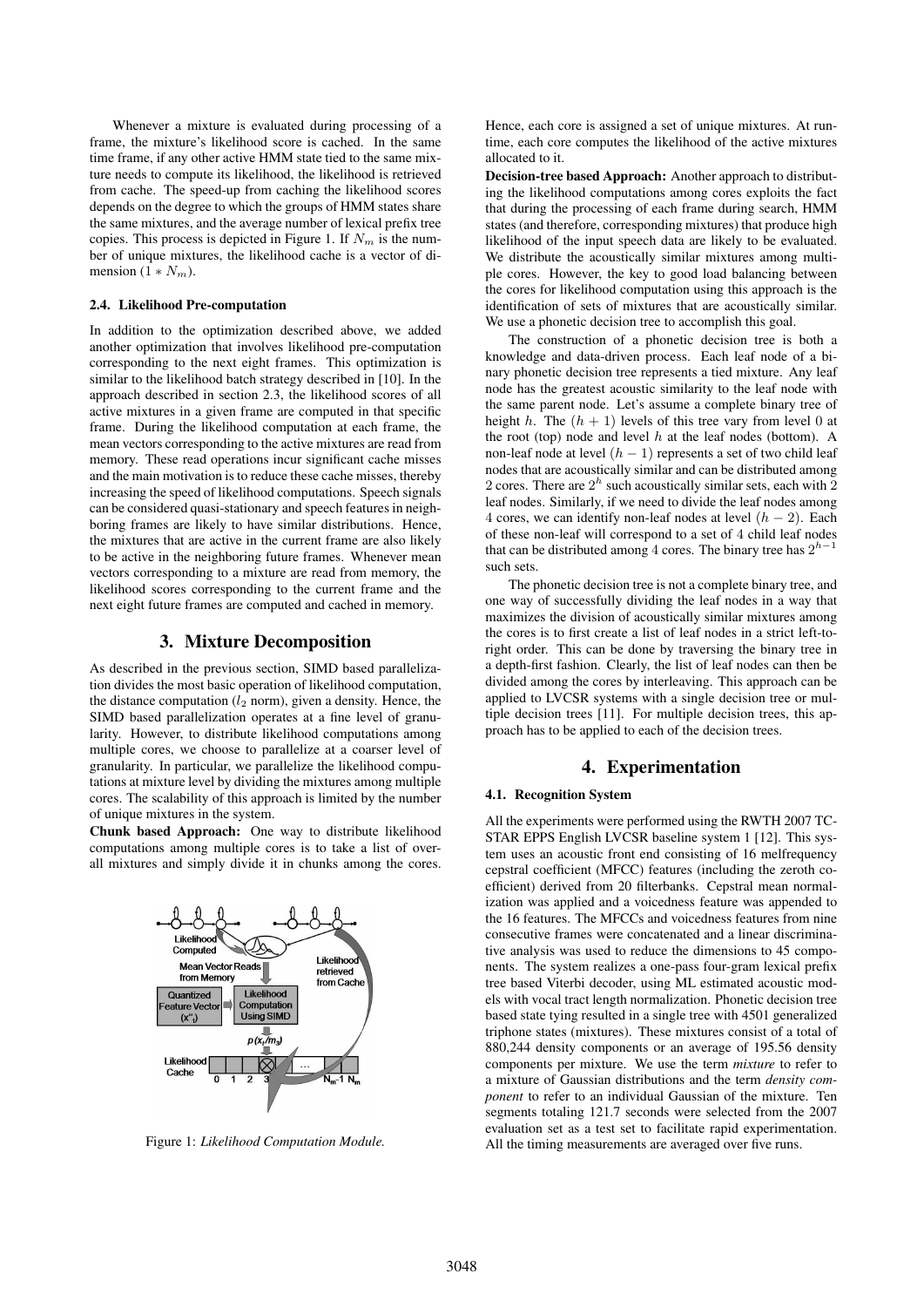Experiments were run on an Intel Core 2 Quad (Model number Q6600) running Fedora Core 6 Linux operating system. Each of the four cores runs at a clock speed of 2.40 GHz. Each core has its own 32 KB L1 data cache and 32 KB L1 instruction cache. Each pair of cores shares one of the two available 4 MB L2 caches. The total size of L2 cache is 8 MB. The size of main memory is 2 GB. The compiler used is GNU gcc version 4.1.1. The parallel version is implemented using the P-thread library.

#### 4.2. Feasibility Analysis

The three main steps of the likelihood computation module are:

- 1. Looping over all the active HMM states,
- 2. Cache-Management, described in sections 2.3, 2.4, and
- 3. Distance-Computation using SIMD.

Figure 2 presents the distribution of the total elapsed runtime among these three steps, and other (Search Mang.+LM) computations. Standard deviation in runtime was observed between  $0.25 - 2.00$  for various beam-pruning widths. The WER corresponding to all the width settings is at 8.8% with one exception. When the width was set to 200, the WER increased to 10.0%. We draw several conclusions. First, when the width is reduced, all the three steps of likelihood computations module together take larger percentage of total runtime compared to rest of the computations involving Search Management and LM Computations. With a wider width, a greater number of HMM states are active but many of the active HMM states share same underlying mixtures. Hence, once all the unique mixtures are evaluated, the likelihood is retrieved from the likelihood cache which is faster. Second, Distance-Computation dominates among the three likelihood computation steps at short beam-pruning widths but Cache-Management starts to dominate at wider beam-pruning widths. Third, the time taken by the Looping step increases when the width is increased because the number of active HMM states increases.

In our parallel implementation, each core executes the Loop step over all active HMM states. A mixture corresponding to an active HMM state is evaluated only if it belongs to the core. Hence, the time complexity of the Loop step in the parallel implementation remains the same. However, both Distance-Comp. and Cache-Mang. get distributed between the cores and run concurrently. In order to achieve good speedup, the time taken by each of these two parallel steps during the processing of each frame should ideally be perfectly balanced between the cores. We can estimate the time taken by each of these paral-



Figure 2: Distribution of overall elapsed runtime in seconds.

lel steps based on one or more statistics about the search space. The number of density components evaluated is a search space statistic that influences the time taken by the Distance-Comp. step. Because we distribute the mixtures equally between the cores and the number of density components in each mixture vary, there is a possibility of an uneven distribution of density components among the cores. Similarly, the time taken by Cache-Mang. is dependent on the number of cache lookups.

In general, we can predict the speedup for each parallel step, p, based on its search space statistic, s, as follows:

$$
\hat{S}_p = \frac{serial\_runtime}{parallel\_elapse d\_runtime} = \frac{N_c \cdot \beta_s}{\beta_s + \alpha_s},\qquad(6)
$$

where  $\beta_s$  is the perfectly balanced work due to search space statistic s,  $\alpha_s$  is the load imbalance in search space statistic s, and  $N_c$  is the total number of cores.

If  $N_f$  is the total number of frames, the perfectly balanced work due to search space statistic  $s$  is given by:

$$
\beta_s = \sum_{f=1}^{N_f} \beta_{s,f},\tag{7}
$$

$$
\beta_{s,f} = \frac{\sum_{c=1}^{N_c} n_{s,f,c}}{N_c},\tag{8}
$$

where  $n_{s,f,c}$  is the value of search space statistic s in core contrary during the processing of frame  $f$ .

The load imbalance in search space statistic  $s$  is:

$$
\alpha_s = \sum_{f=1}^{N_f} \max_{c=1}^{N_c} \{ n_{s,f,c} - \beta_{s,f} \},
$$
\n(9)

For a perfectly balanced load,  $n_{s,f,c} = \beta_{s,f}$ , for all c, f. Hence,  $\alpha_s = 0$  and  $\hat{S}_p = N_c$ . Because load imbalance in any parallel step only influences the time spent in that specific step, we can apply these speedups to the time taken by the Distance-Comp. and Cache-Mang. steps in Figure 2, and add them to get a prediction of the elapsed runtime. The search space statistics for both these parallel steps are described earlier in this section. Adding the time taken by the serial steps (Search Mang.+LM Comp.+Loop) to the predicted runtime taken by parallel steps, provides the prediction of the elapsed runtime as shown below:

$$
\hat{t} = \sum_{n=1}^{N_p} \{ts_p \cdot \hat{S}_p\} + \sum_{r=1}^{N_r} ts_r.
$$
 (10)

where  $N_p$  is the number of steps in serial search that can be parallelized,  $N_r$  is the number of serial steps, and  $ts_x$  is the time taken by search step  $x$ .

The predicted elapsed runtime  $(\hat{t})$  for both Chunk based and Decision-tree based approaches is shown in Table 1. Similarly, Table 2 presents  $\hat{t}$  due to all the three likelihood computation steps. Clearly, the Decision-tree based approach provides better load balancing when the pruning-beam width is small.

#### 4.3. Results and Analysis

A comparison of the overall elapsed runtime for 2-core and 4-cores is presented in Table 1. Similarly, Table 2 shows the elapsed runtime due to likelihood computations. We make the following observations:

• As predicted in the previous section, the improvement in overall runtime using the Decision-tree based approach is better than the Chunk based approach at small beam widths. As the width is increased, the Chunk based approach starts to outperform the Decision-tree based approach. On 2-cores, the best overall runtime improvement of the two approaches varies approx. between